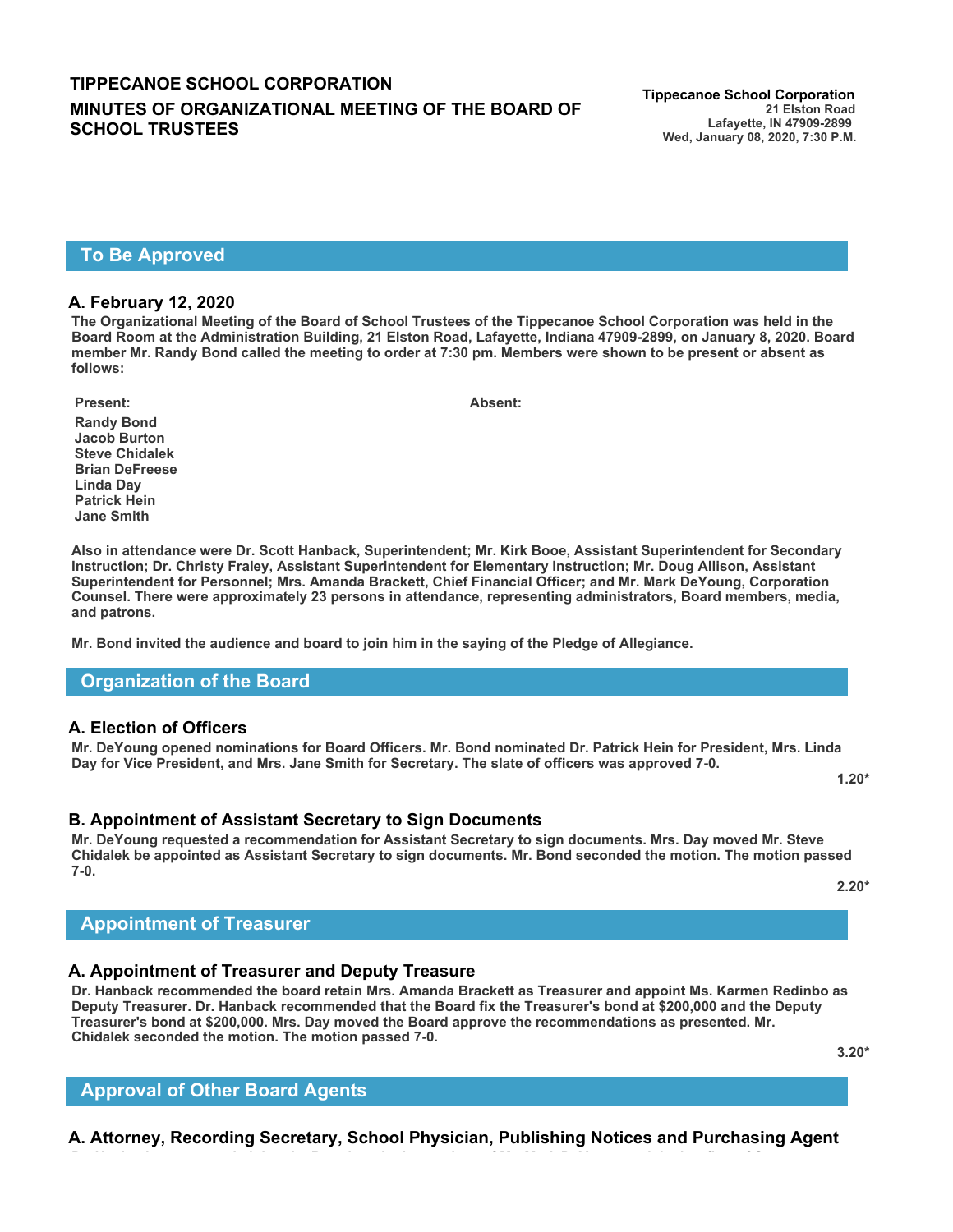**Dr. Hanback recommended that the Board retain the services of Mr. Mark DeYoung and the law firm of Stuart & Branigin as Corporation Attorney for 2020.**

**Dr. Hanback recommended that the Corporation retain Ms. Pamela Flora as the Recording Secretary for the board for 2020.**

**Dr. Hanback recommended that the Corporation retain Dr. Marshall Criswell as the school physician for 2020. Dr. Hanback recommended that the Lafayette Journal and Courier and the Lafayette Leader be designated as newspapers for publishing legal notices for 2020.**

**Dr. Hanback recommended that Mrs. Amanda M. Brackett be designated as Corporation purchasing agent for 2020. Mrs. Day moved the Board approve the recommendations as presented. Mrs. Smith seconded the motion. The motion passed 7-0.**

**4.20\***

### **Establishing Board Meeting Dates**

### **A. Establishing Board Meeting Dates**

**Dr. Hanback recommended that the Board adopt the following Calendar of Board Meeting Dates for 2020.** 

**Establishing Board Meeting Dates for 2019**

| Wednesday | <b>January 8, 2020</b>   | <b>Work Session</b>     | 4:00 p.m. |            |
|-----------|--------------------------|-------------------------|-----------|------------|
| Wednesday | <b>January 8, 2020</b>   | <b>Organizational</b>   | 7:30 p.m. |            |
| Wednesday | <b>January 8, 2020</b>   | <b>Board of Finance</b> | 7:35 p.m. |            |
| Wednesday | <b>January 8, 2020</b>   | Regular                 | 7:40 p.m. |            |
| Wednesday | <b>February 12, 2020</b> | <b>Work Session</b>     | 4:00 p.m. |            |
| Wednesday | <b>February 12, 2020</b> | Regular                 | 7:30 p.m. |            |
| Monday    | <b>February 24, 2020</b> | <b>Work Session</b>     | 5:00 p.m. | ETM        |
| Wednesday | March 11, 2020           | <b>Work Session</b>     | 4:00 p.m. |            |
| Wednesday | March 11, 2020           | Regular                 | 7:30 p.m. |            |
| Wednesday | April 8, 2020            | <b>Work Session</b>     | 4:00 p.m. |            |
| Wednesday | April 8, 2020            | Regular                 | 7:30 p.m. |            |
| Wednesday | May 13, 2020             | <b>Work Session</b>     | 4:00 p.m. |            |
| Wednesday | May 13, 2020             | Regular                 | 7:30 p.m. |            |
| Wednesday | June 10, 2020            | <b>Work Session</b>     | 4:00 p.m. |            |
| Wednesday | June 10, 2020            | Regular                 | 7:30 p.m. |            |
| Wednesday | July 8, 2020             | Regular                 | 7:30 p.m. |            |
| Wednesday | <b>August 12, 2020</b>   | <b>Work Session</b>     | 4:00 p.m. |            |
| Wednesday | <b>August 12, 2020</b>   | Regular                 | 7:30 p.m. |            |
| Monday    | <b>August 24, 2020</b>   | <b>Work Session</b>     | 5:00 p.m. | <b>BGE</b> |
| Wednesday | September 9, 2020        | <b>Work Session</b>     | 4:00 p.m. |            |
| Wednesday | September 9, 2020        | Regular                 | 7:30 p.m. |            |
| Wednesday | October 14, 2020         | <b>Work Session</b>     | 4:00 p.m. |            |
| Wednesday | October 14, 2020         | Regular                 | 7:30 p.m. |            |
| Monday    | October 26, 2020         | <b>Work Session</b>     | 5:00 p.m. | <b>WRM</b> |
| Wednesday | <b>November 11, 2020</b> | <b>Work Session</b>     | 4:00 p.m. |            |
| Wednesday | <b>November 11, 2020</b> | Regular                 | 7:30 p.m. |            |
| Wednesday | December 9, 2020         | <b>Work Session</b>     | 4:00 p.m. |            |
| Wednesday | <b>December 9, 2020</b>  | Regular                 | 7:30 p.m. |            |
| Wednesday | <b>January 13, 2021</b>  | <b>Work Session</b>     | 4:00 p.m. |            |
| Wednesday | <b>January 13, 2021</b>  | Organizational          | 7:30 p.m. |            |
| Wednesday | <b>January 13, 2021</b>  | <b>Board of Finance</b> | 7:35 p.m. |            |